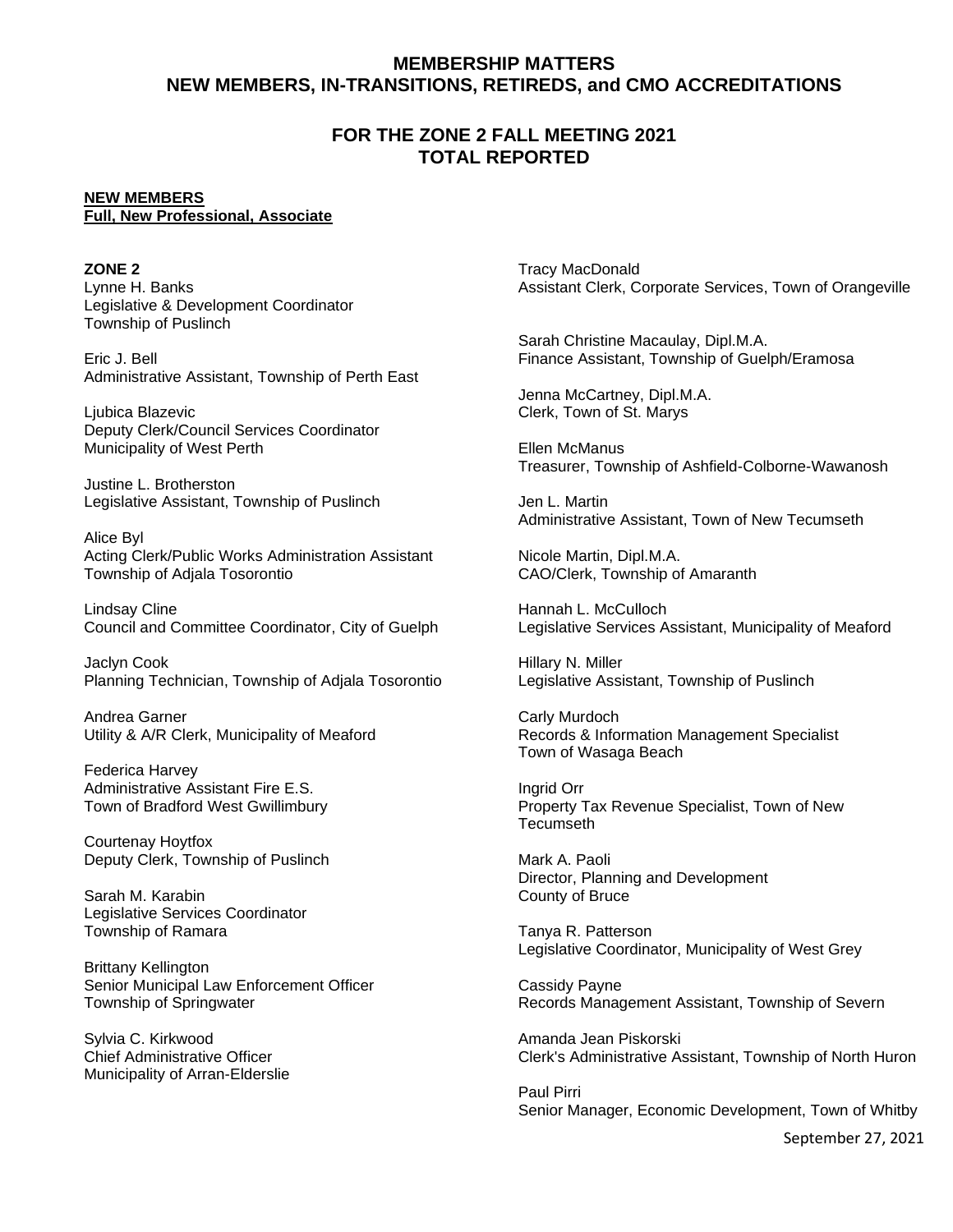# **MEMBERSHIP MATTERS NEW MEMBERS, IN-TRANSITIONS, RETIREDS, and CMO ACCREDITATIONS**

## **FOR THE ZONE 2 FALL MEETING 2021 TOTAL REPORTED**

Aimee Raves Manager of Corporate Finance, Treasurer County of Dufferin

Julie Reid Deputy Clerk, Municipality of Arran-Elderslie

Suzanne Renon Public Works Coordinator, County of Huron

Carlos Robayo, M.P.P.A.L. Manager of Administration, FirstOntario Performing Arts Centre Board City of St. Catharines

Julia F. Roberts Deputy Treasurer, Municipality of South Huron

Sheila Spring Records Clerk/FOI Coordinator Township of Oro-Medonte

Spencer Steckley Manager of Financial Services, City of Stratford

Shannon Stewart Deputy Treasurer, Town of Wasaga Beach

Rachel D. Suffern Executive Assistant To CAO, County of Perth

Rebecca Whelan Deputy Clerk, County of Dufferin

Christopher P. VanderKruys Director Business & Development, Barrie Public Library

Sabrina R. VanGerven Deputy Clerk, Town of Grand Valley

Valerie T. Vicary Committee Coordinator, Town of Bradford West Gwillimbury

**MEMBERS-IN-TRANSITION** 1 st Year Approvals

#### **ZONE 2**

Tawnya R. Robertson, Dipl.M.A. (MAT) Clerical Financial Assistant Town of Minto

Cherry Wyonch, CMO Former, Deputy Clerk, Town of South Bruce Peninsula

### 2<sup>nd</sup> Year Approvals

**ZONE 2**

Dolores Black Council Committee Coordinator, City of Guelph

## **AMP ACCREDITATIONS**

#### **ZONE 2**

Sarah Johnson, Dipl.M.A. Junior Deputy Clerk, Municipality of Brockton

#### **CMO ACCREDITATIONS**

#### **ZONE 2**

Kara Van Myall Chief Administrative Officer, Town of Saugeen Shores

Trish A. Serratore Chief Financial Officer, Municipality of Brockton

## **AOMC ACCREDITATIONS**

#### **ZONE 2**

Emily Dance, CMO Clerk, Township of Huron-Kinloss

September 27, 2021